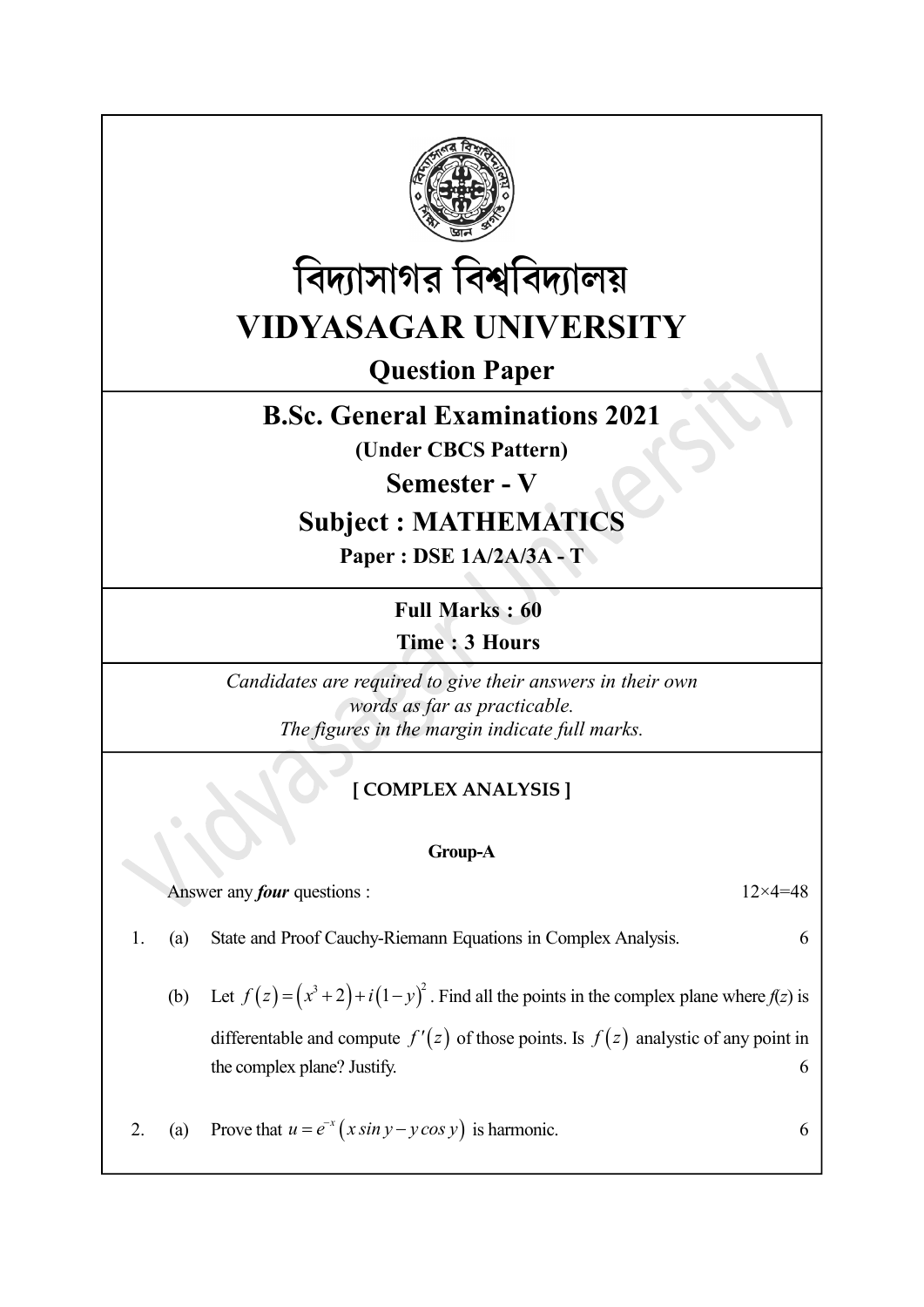|    | (b) | Find the order of the pole of $z = \frac{\pi}{4}$ of $f(z) = \frac{1}{\cos z - \sin z}$                                       | 6  |
|----|-----|-------------------------------------------------------------------------------------------------------------------------------|----|
| 3. | (a) | Show that the unction $f(z) = \sqrt{ xy }$ is not regular at the origin, although Cauchy-                                     |    |
|    |     | Riemann equations are satisfied at the point.                                                                                 | 4  |
|    | (b) | Find the residue of $f(z) = \frac{7z-2}{(z+1)^2(z-2)}$ at its poles.                                                          | 8  |
|    | (a) | Show that the function $f(z) = \frac{z}{e^z - 1}$ has a removal singularity at the origin.                                    | 6  |
|    | (b) | Prove the Cauchy-Goursat theorem or any simple closed curve.                                                                  | 6  |
| 5. | (a) | State and Proof Liouville's theorem.                                                                                          | 6  |
|    | (b) | Prove that the function $f(z)$ given by                                                                                       |    |
|    |     | $f(z) = \begin{cases} Im z /  z  , & if \ z \neq 0 \\ 0 , & if \ z = 0 \end{cases}$ is not continuary at $z = 0$              | 6  |
| 6. | (a) | State and Proof Laurent's theorem.                                                                                            | 6  |
|    | (b) | Expand $f(z) = \frac{1}{(z+1)(z+3)}$ in a Laurent series for $ z  < 1$ .                                                      | 6  |
|    |     | 7. (a) Evaluate $\frac{1}{2\pi i} \oint \frac{e^{zt}}{z^2 (z^2 + 2z + 2)} dz$ around the circle C with equation $ z  = 3$ . 6 |    |
|    |     | (b) Evaluate $\oint_{ z =3} \frac{e^{iz}}{z^2(z-2)(z+5i)} dz$ by means of the Cauchy residue theorem.                         |    |
| 8. | (a) | State and Prove Taylor's series in complex field.                                                                             | 10 |
|    |     | (b) Let $f(z) = \sqrt{z}$ , $z \in c$ . Test whether $f(z)$ is analytic or not at origin.                                     | 2  |
|    |     |                                                                                                                               |    |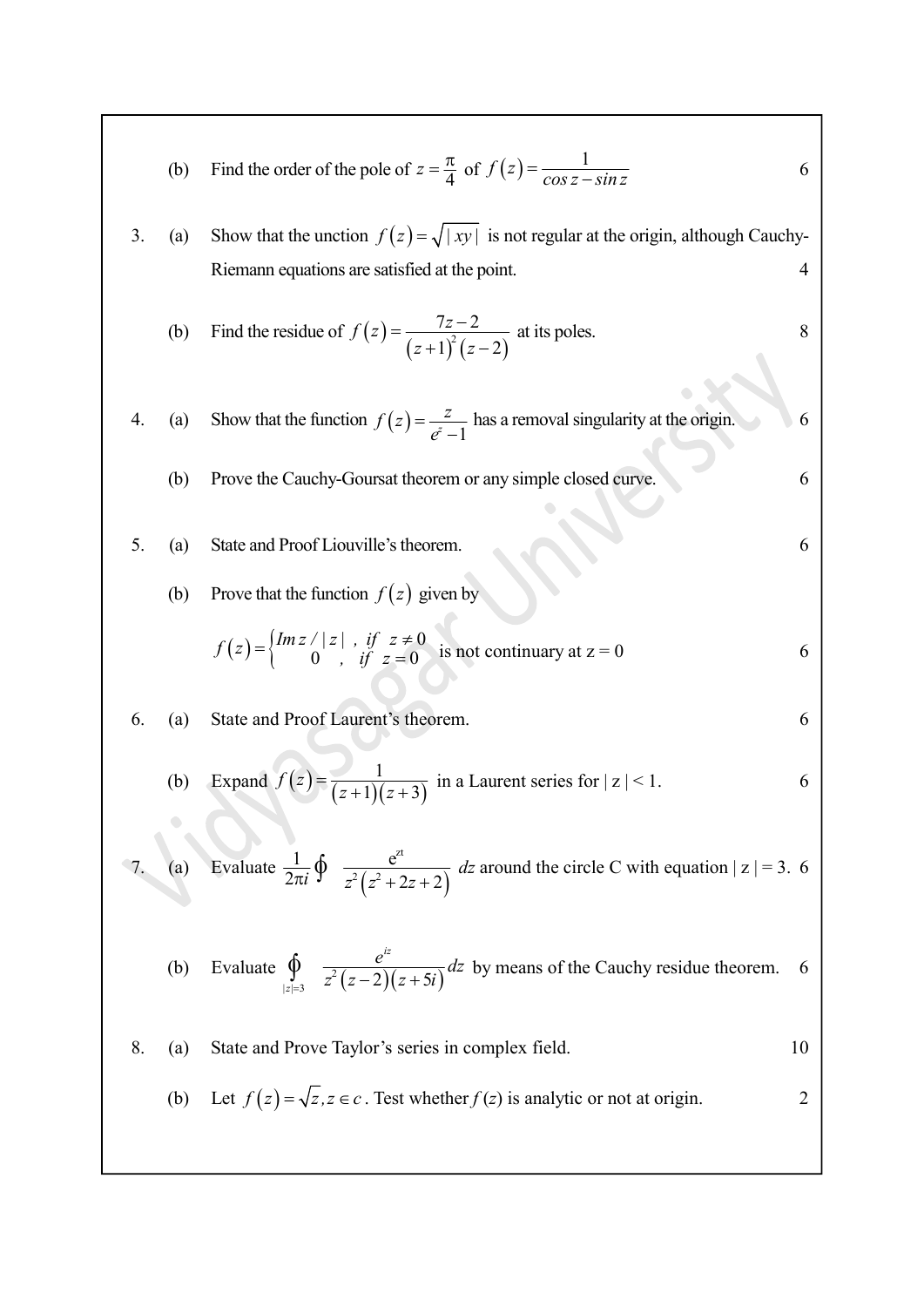#### Group-B

Answer any six questions :  $2 \times 6 = 12$ 

1. Using Cauchy's integral formula, evaluate the integral  $\left(\frac{\cos(2\pi z)dz}{(2-1)(2-2)},\text{where }|z|=1\text{ is }\right)$ 2×6=12<br>  $2 \times 6=12$ <br>  $\left[\csc(2z-1)(z-2)\right]$ , where  $|z|=1$  is<br>  $\sin \text{complex plane.}$  $=\sqrt{2z-1(z)}$  $\pi$  $\int_{|z|=1} \frac{\cos(2\pi z) dz}{(2z-1)(z-2)}$  $\frac{\cos{(2\pi z)}\pi}{(z-1)(z-2)}$ , where  $|z|=1$  is positively oriented circle. **Group-B**<br>
Answer any *six* questions :<br>
2. Using Cauchy's integral formula, evaluate the integral  $\int_{|z|=1} \frac{\cos(2\pi z) dz}{(2z-1)(z-2)}$ , where  $|z|$  positively oriented eirele.<br>
2. State and proof fundamental theorem of integ 1. Using Cauchy's integral formula, evaluate the integral  $\int_{|z|=1} \frac{\cos(2\pi z) dz}{(2z-1)(z-2)}$ , where  $|z|=1$  is<br>positively oriented circle.<br>2. State and proof fundamental theorem of integral calculus in complex plane.<br>3. Eval

- 2. State and proof fundamental theorem of integral calculus in complex plane.
- 3. Evaluate  $\int_C \log z \, dz$ , where C is unit circle  $|z| = 1$ .
- $f(z) = \frac{z}{z}$  $=\frac{z-}{z+}$ 1 1 as a Taylor's series about  $z = 0$ .
- 5. Find residue of  $\phi(z) = \cot z$  at the point  $z_n = n\pi$  for  $n = 1, 2, ...$
- $\int_C \frac{dz}{(z^2+1)(z-4)}$ , where C is a circle  $|z|=3$ .

7. Find the radii of convergence of power series  $\sum_{n=0}^{\infty} n^2 \left( \frac{z^2 + 1}{n} \right)^n$ n  $n^2\left(\frac{z^2+1}{1+i}\right)$  $^{\circ}$  $=$  $\sum_{n=0}^{\infty} n^2 \left( \frac{z^2+1}{1+i} \right)^n$ . 0 1 1 .

- 8. Find the domain of convergence of power series  $\sum \left(1-\frac{1}{n}\right)^{n^2} z^n$ .
- 9. If  $f(z) = z^2$  then prove that  $\lim_{z \to z_0} f(z) = z_0^2$ . 2  $\frac{2}{0}$  .
- 10. Prove that  $\lim_{z \to 0}$  $\lim_{z\to 0} \frac{\overline{z}}{z}$  does not exist?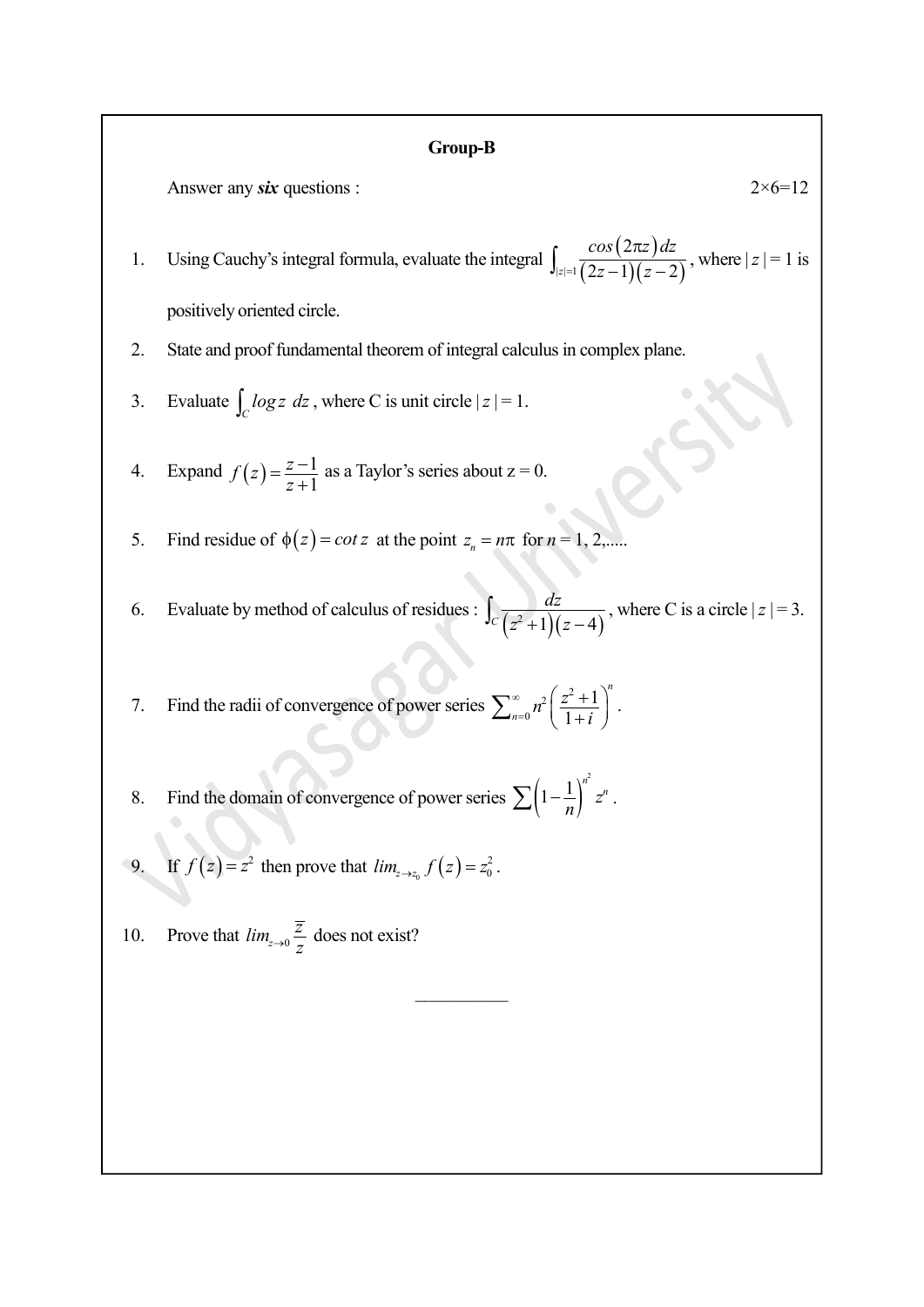#### OR

#### [ MATRICES ]

#### Group-A

Answer any *four* questions :  $12 \times 4 = 48$ 

- 1. (a) Examine whether the set of vectors  $\{(1, 2, 2), (2, 1, 2), (2, 2, 1)\}\)$  is linearly dependent or independent in  $R^3$ .
	- (b) If A and P be both  $n \times n$  matrices and p be non-singular, then prove that A and  $P^{-1}AP$  have the same eigen values. 6+6
- 2. (a) Use elementary row operations on the following matrix to obtain its inverse :
	- $\begin{pmatrix} 2 & 0 & 0 \\ 4 & 3 & 0 \\ 6 & 4 & 1 \end{pmatrix}$  $\begin{bmatrix} 4 & 3 & 0 \end{bmatrix}$  $\begin{pmatrix} 6 & 4 & 1 \end{pmatrix}$
	- (b) Prove that there exists a basis for every finitely generated vector space.  $6+6$
- 3. (a) Find the eigen values and corresponding eigen vectors of the matrix  $\begin{pmatrix} 0 & -1 \\ 1 & 0 \end{pmatrix}$ .  $\begin{pmatrix} 0 & -1 \\ 1 & 0 \end{pmatrix}$ .
	- (b) Find a matrix P such  $P^{-1}AP$  is a diagonal matrix, where A  $\begin{bmatrix} 1 & 1 & -2 \end{bmatrix}$  $=\begin{vmatrix} 1 & 1 & 2 \\ 1 & 2 & 1 \end{vmatrix}$  $\begin{bmatrix} 1 & 2 & -1 \ 0 & 1 & -1 \end{bmatrix}$  $1 \t1 \t-2$  $\begin{bmatrix} 1 & 2 & 1 \end{bmatrix}$  $\begin{bmatrix} 0 & 1 & -1 \end{bmatrix}$
- 4. (a) If  $V = R^2 = \{(a_1, a_2) : a_1, a_2 \in R\}$  and  $F = R$ , then show that  $R^2$  is a vector space over R with pointwise addition and scalar multiplication defined by  $(a_1, a_2) + (b_1, b_2) = (a_1 + b_1, a_2 + b_2)$  and  $\lambda(a_1, a_2) = (\lambda a_1, \lambda a_2)$ .
	- (b) If  $A$  and  $B$  are square matrices of order  $n$ , then prove that  $\rho(AB) \ge e(A) + \rho(B) - n$ , [where  $\rho(A)$  means row rank of A]

5. (a) Find the inverse of the matrix 
$$
A = \begin{pmatrix} 2 & -3 & 4 \\ 1 & 0 & 1 \\ 0 & -1 & 4 \end{pmatrix}
$$

Hence obtain the solution of the equation  $AX = B$ , where  $x_{1}$  $X = \begin{bmatrix} x_1 \\ x_2 \end{bmatrix}$ , B  $\bar{x}$  $\lceil x_1 \rceil \qquad \lceil -4 \rceil$  $=\begin{bmatrix} x_1 \\ x_2 \\ x_3 \end{bmatrix}, B=\begin{bmatrix} -1 \\ 0 \\ 2 \end{bmatrix}$ 2 3 4 0 2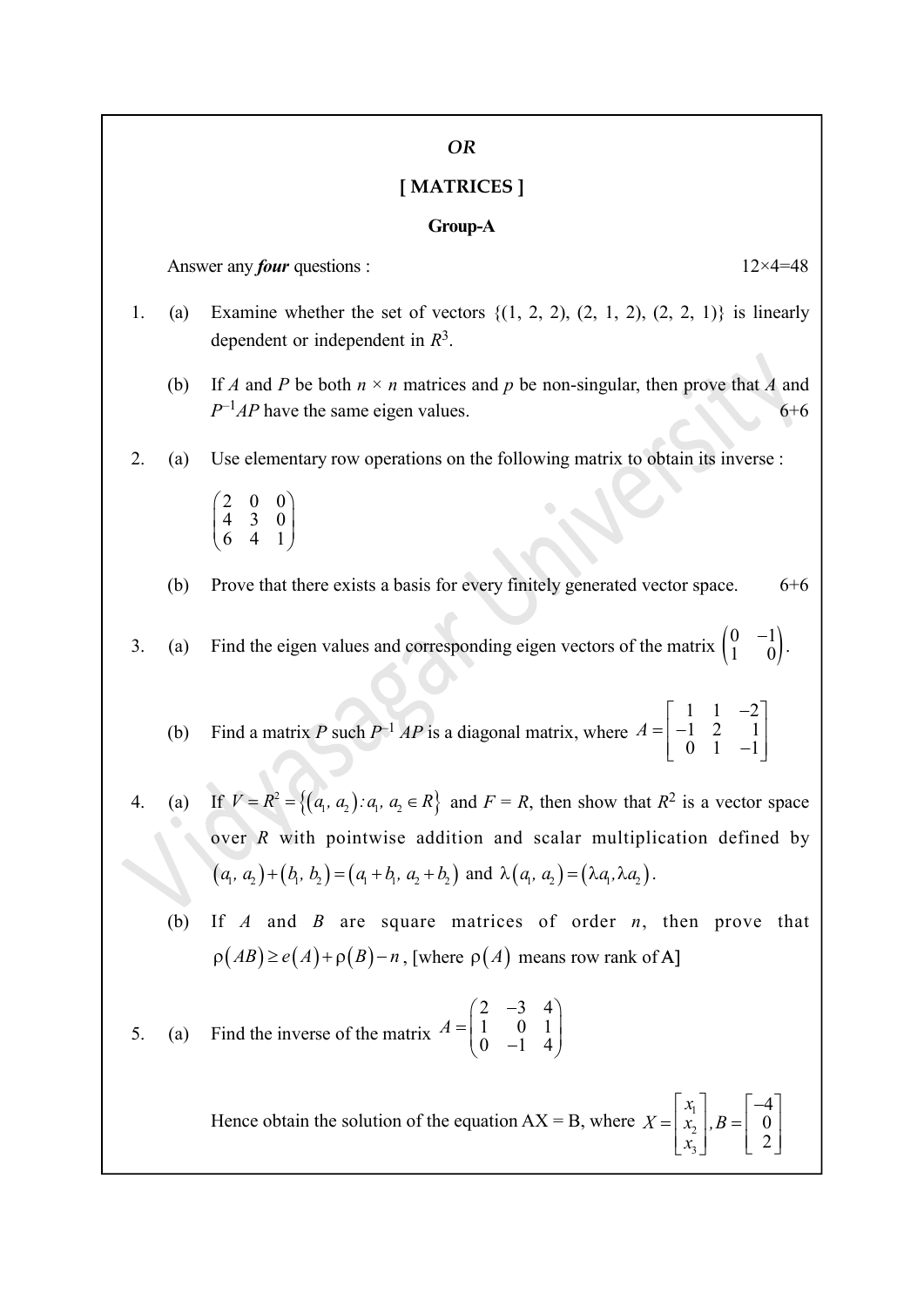- (b) Prove that eigen vectors corresponding to distinct eigen values are linearly independent. 6+6
- 6. (a) If  $W = \{(x, y, z) \in R^3 : x 4y + 3z = 0\}$ , then show that w is a subspace of  $R^3$ .
	- (b) Find all eigen values and corresponding eigen spaces or the matrix  $\Lambda$  $\begin{pmatrix} 1 & -3 & 3 \end{pmatrix}$  $=\begin{pmatrix} 3 & -5 & 3 \\ 6 & -6 & 4 \end{pmatrix}$  $1 -3 3)$  $\begin{bmatrix} 3 & -5 & 3 \end{bmatrix}$  $\begin{bmatrix} 6 & -6 & 4 \end{bmatrix}$ Diagonalise  $A$ , if possible.
- 7. (a) Find the normal form under congruence and obtain the rank and signature of the

symmetric matrix  $\begin{bmatrix} 2 & 4 & 3 \end{bmatrix}$  $\begin{vmatrix} 4 & 6 & 3 \end{vmatrix}$  $\begin{bmatrix} 3 & 3 & 1 \end{bmatrix}$ 2 4 3]  $\begin{bmatrix} 4 & 6 & 3 \\ 3 & 3 & 1 \end{bmatrix}$ .

- (b) If v be a real vector space with  $\{\alpha, \beta, \gamma\}$  as a  $\{\alpha + \beta + \gamma, \beta + \gamma, \gamma\}$  is also a basic of v.  $6+6$
- 8. (a) Solve the system of equations  $x + 2y + z = 1$ ,  $3x + y + 2z = 3$ ,  $x + 7y + 2z = 1$  in integers.
	- (b) Prove that an  $n \times n$  matrix A over a field F is diagonalisable if and only if there exist n eigen vectors of A which are linearly independent. 6+6

#### Group-B

Answer any six questions :  $2 \times 6 = 12$ 

- 9. (a) Find the rank of the matrix  $\begin{bmatrix} 1 & 2 & 3 \end{bmatrix}$  $\begin{bmatrix} 2 & 3 & 4 \end{bmatrix}$ .  $\begin{bmatrix} 2 & 2 & 2 \end{bmatrix}$  $1 \quad 2 \quad 3$  $\begin{bmatrix} 2 & 3 & 4 \end{bmatrix}$ .  $\begin{bmatrix} 2 & 3 & 4 \\ 0 & 2 & 2 \end{bmatrix}$ .
	- (b) If S be the subset of  $\mathbb{R}^3$  defined by  $S = \{(x, y, z) \in \mathbb{R}^3 : y = z = 0\}$ , show that s is a subspace of  $\mathbb{R}^3$ .
	- (c) In  $\mathbb{R}^3$ ,  $\alpha = (4,3,5)$ ,  $\rho = (0,1,3)$ ,  $\gamma = (2,1,1)$ . Examine whether  $\alpha$  is a linear combination of  $\beta$  and  $\gamma$  ? Justify.
	- (d) Using row transformation, find the inverse of  $\begin{pmatrix} 1 & 2 \\ 3 & 4 \end{pmatrix}$ .  $\begin{pmatrix} 1 & 2 \\ 3 & 4 \end{pmatrix}$ .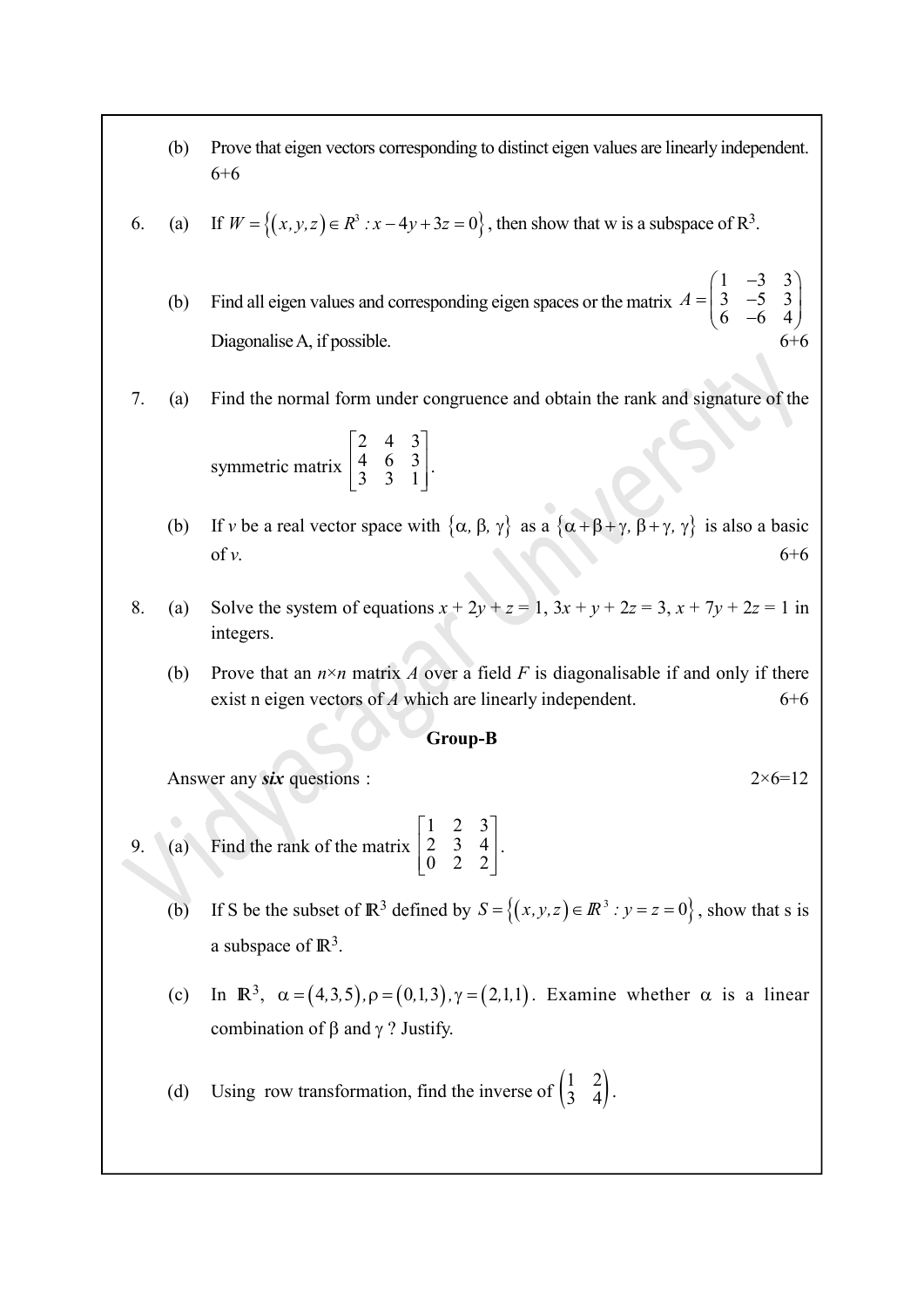- (e) Find the eigen values of the matrix  $\begin{pmatrix} 2 & 3 \\ 4 & -5 \end{pmatrix}$ .  $\begin{pmatrix} 2 & 3 \\ 4 & -5 \end{pmatrix}$ .
- (f) Find the value of m so that the vector  $(m, 3, 1)$  is a linear combination of the vectors (3, 2, 1) and (2, 1, 0).
- (g) Using matrix method, solve the equations  $2x + 3y = 5$ ,  $4x 7y + 3 = 0$ .
- (h) Show that the rank of the transpose of a matrix is the same as that of the original matrix.
- (i) Prove that the eigen values of a diagonal matrix are its diagonal elements.
- (j) In a vector space V over a field F, prove that  $c\alpha = \theta$  implies either  $c = 0$  or  $\alpha = \theta$ .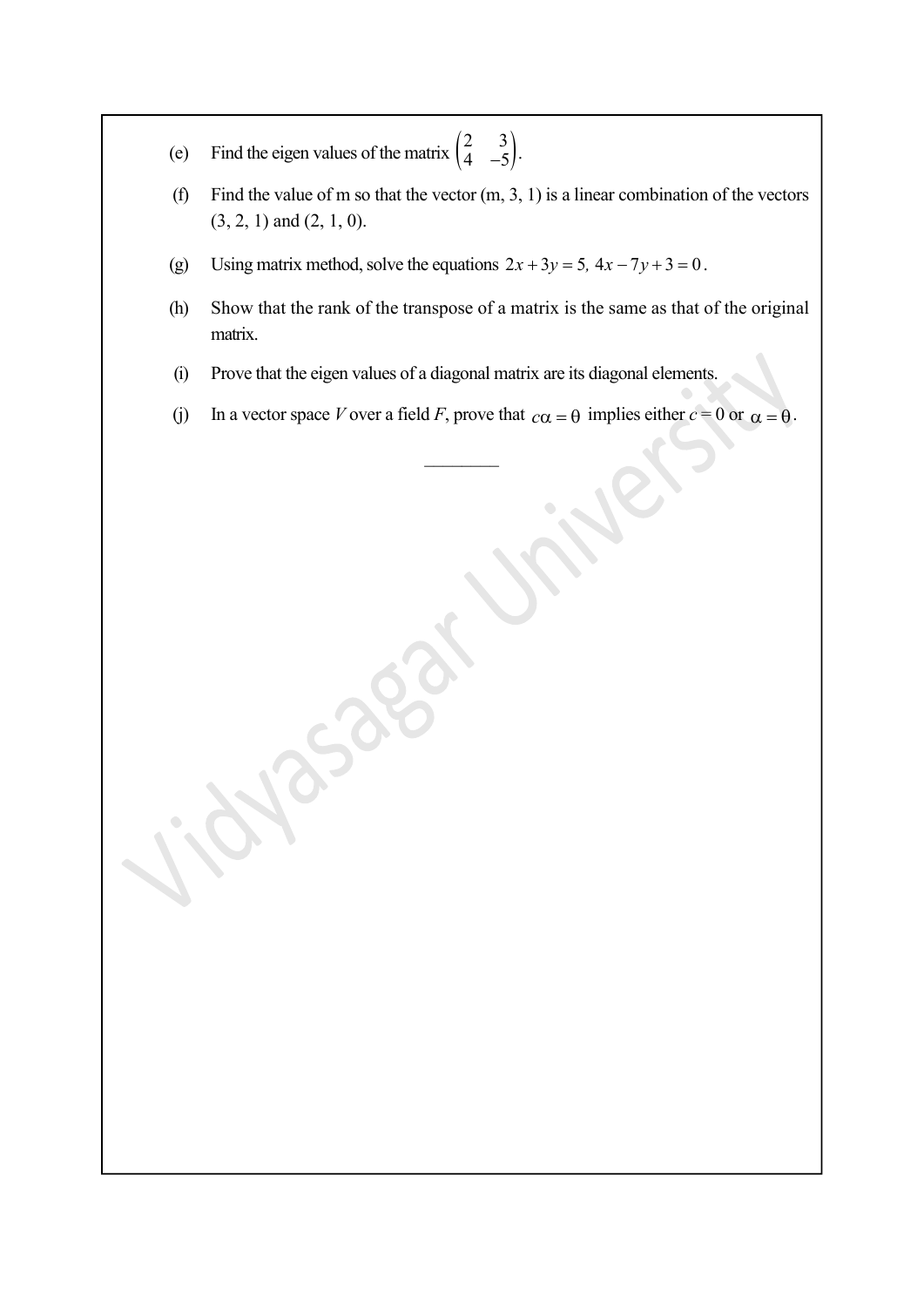#### OR

### [ LINEAR ALGEBRA ]

#### Group-A

- 1. Answer any *four* questions :  $12 \times 4 = 48$ 
	- (a) (i) If U, W be two subspaces of a vector space V over a field F, then prove that the union  $U \cup W$  is a subspace of V if and only if either  $U \subseteq W$  or  $W \subseteq U$ .
		- (ii) Show that  $\{1, \sqrt{2}, \sqrt{3}, \sqrt{6}\}$  is linearly independent in R (set of real numbers) over  $Q$  (set of rational numbers). 6+6
	- (b) (i) Find dimension of  $S \cap T$ , where S and T are subspaces of the vector space  $R^4$ given by  $S = \{(x,y,z,w) \in R^4 : 2x + y - z + w = 0\}$

 $T = \{(x,y,z,w) \in R^4 : x + y + z + w = 0\}$ 

- (ii) Let V and W be vector spaces over a ield. Let  $T: \mathbb{R}^3 \to \mathbb{R}^3$  be a transormation deined by  $T(x,y,z)=(x+y+z, 2x+y+2z, x+2y+z)$ . Prove that T is linear. Find the kernel of T and dimension of Ker  $(T)$ . 6+6
- (c) (i) Find a basis or the vector space  $R^3$ , that contains the vectors (1,2,1), (3,6,2).
	- (ii) Find a basis and the dimension of the subspace S of the vector space  $R_{2\times 2}$ , where
		- (a) S is the set of all  $2\times 2$  real diagonal matrices;
		- (b) S is the set of all  $2\times 2$  real symmetric matrices.
- (d) (i) For what values of  $k \in R$  does the set  $S = \{(k, 1, 1), (1, k, 1), (1, 1, k)\}$  form a basis of  $R^3$ ?
	- (ii) Let  $T : \mathbb{R}^3 \to \mathbb{R}^3$  be a linear transformation defined by

 $T(x,y,z) = (x + 2y + 3z, 2x + 3y + z, 3x + y + 2z).$ 

Find the matrix of T relative to the ordered bases  $(-1, 1, 1), (1, -1, 1), (1, 1, -1)$ 1) of  $R^3$ .  $6+6$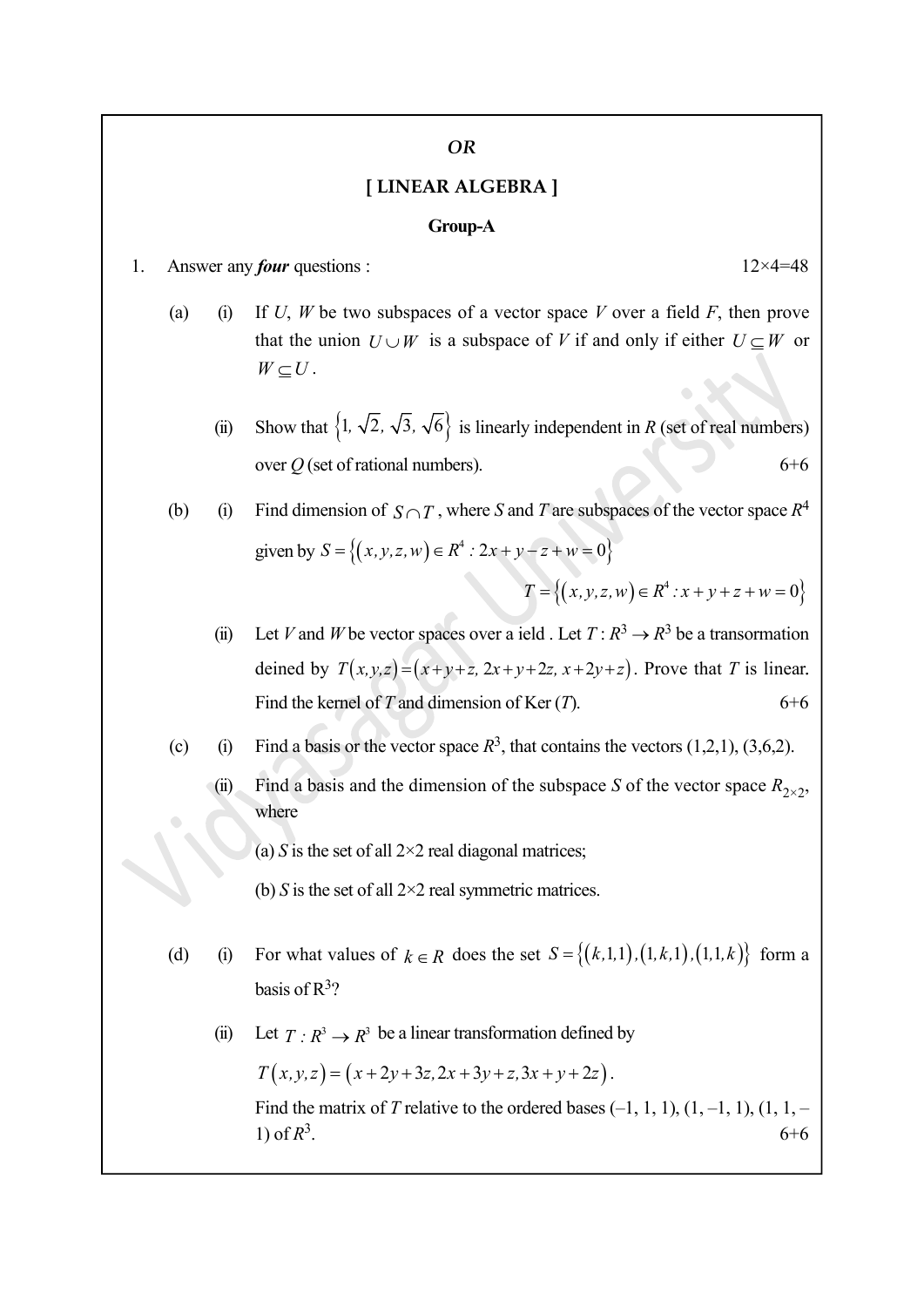(e) (i) Show that the set  $S = \{(1,2,3,0), (2,3,0,1), (3,0,1,2)\}$  is linearly dependent in  $R^4$ .

(ii) A linear mapping  $T : \mathbb{R}^3 \to \mathbb{R}^3$  maps the vectors  $(0,1,1), (1,0,1), (1,1,0)$  to the vectors  $(1,1,-1)$ ,  $(1,-1,1)$ ,  $(1,0,0)$  respectively. Show that T is not an isomorphism.  $6+6$ 

(f) (i) Find the dimension of the subspaces *S* of 
$$
R^4
$$
 given by  
\n
$$
S = \{(x, y, z, w) \in R^4 : x + 2y - z = 0, 2x + y + w = 0\}
$$

- (ii) Lev V and W be two finite dimensional vector spaces over a field  $\overline{F}$ . Prove that they are isomorphic if and only i dim  $V = \dim W$ . 6+6
- (g) (i) Prove that the intersection of two subspaces of a vector space V over a field  $F$ is a subspace of V. Is the union of two subspaces of V a subspace of V? Justify.
	- (ii) Determine the subspace of  $R^3$  spanned by the vectors  $\alpha = (1, 2, 3)$ ,  $\beta = (3, 1, 0)$ . Examine if  $\gamma = (2,1,3), \delta = (-1,3,6)$  are in the subspace.

 $(4+3)+5$ 

- (h) (i) Prove that the subset  $D[a,b]$  of all real valued diferentiable functions on  $[a,b]$  is a subspace of  $C[a,b]$ .
	- (ii) Determine the linear transformation  $T : \mathbb{R}^3 \to \mathbb{R}^2$  which maps the basis vectors  $(1,0,0)$ ,  $(0,1,0)$ ,  $(0,0,1)$  of  $\mathbb{R}^3$  to the vectors  $(1,1)$ ,  $(2, 3)$ ,  $(3, 2)$  of  $R^3$ . Find  $T(1,1,0)$  and  $T(6, 0, -1)$ . 6+6

#### Group-B

2. Answer any six questions :  $2 \times 6 = 12$ 

- (a) Define isomorphism of a linear transformation.
- (b) Define linear dependence ad linear independence of a set of vectors.
- (c) Define inverse of a linear transformation.
- (d) Examine if the set S is a subspace of the vector space  $R_{2\times 2}$ , where S is the set of all 2×2 real diagonal matrices.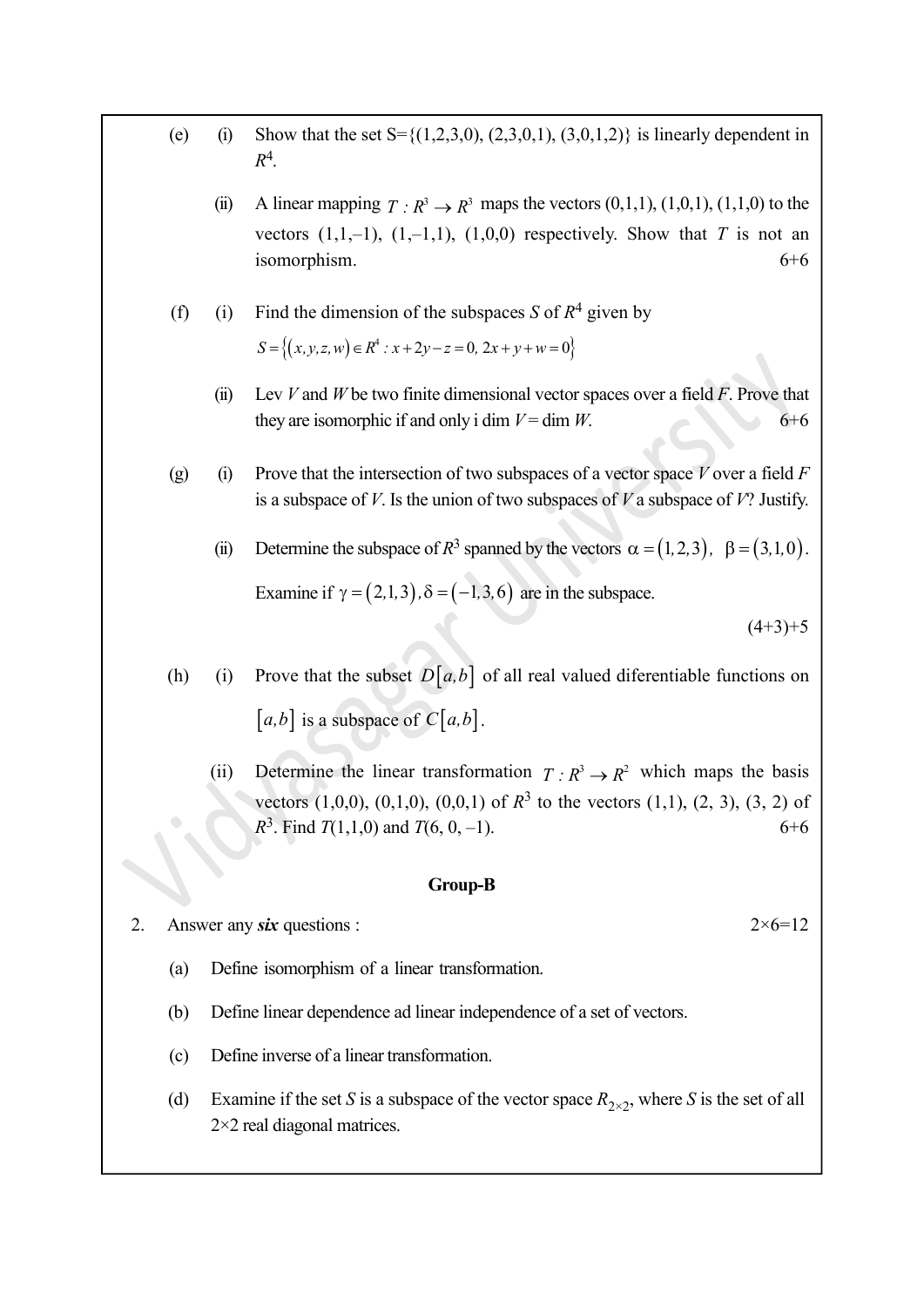- (e) Define kernel and image of a linear mapping.
- (f) Let  $S = \{(x, y, z) \in \mathbb{R}^3 : x = y = z\}$ , Prove that S is a subspace of  $\mathbb{R}^3$ .
- (g) Prove that the set of vectors  $\{(1, 1, 0), (1, 3, 2), (4, 9, 5)\}\$ is linearly dependent in R<sup>3</sup>.

 $\mathcal{S}^{\circ}$ 

- (h) Let T:  $\mathbb{R}^3 \to \mathbb{R}^2$  be a linear trasformation defined by  $T(x, y, z) = (x, y, 0)$ . Find the kernel and image of T.
- (i) Consider the linear operator  $T : \mathbb{R}^2 \to \mathbb{R}^2$  defined by  $T(x,y) = (2x 7y, 4x + 3y)$  and  $S = \{(1,3), (2,5)\}\)$  be a basis on R<sup>2</sup>. Find the matrix representation of T relative to S.
- (j) In a vector space V over a field F, prove that  $0 \cdot \alpha = 0$  for all  $\alpha \in V$ .

 $\mathcal{L}$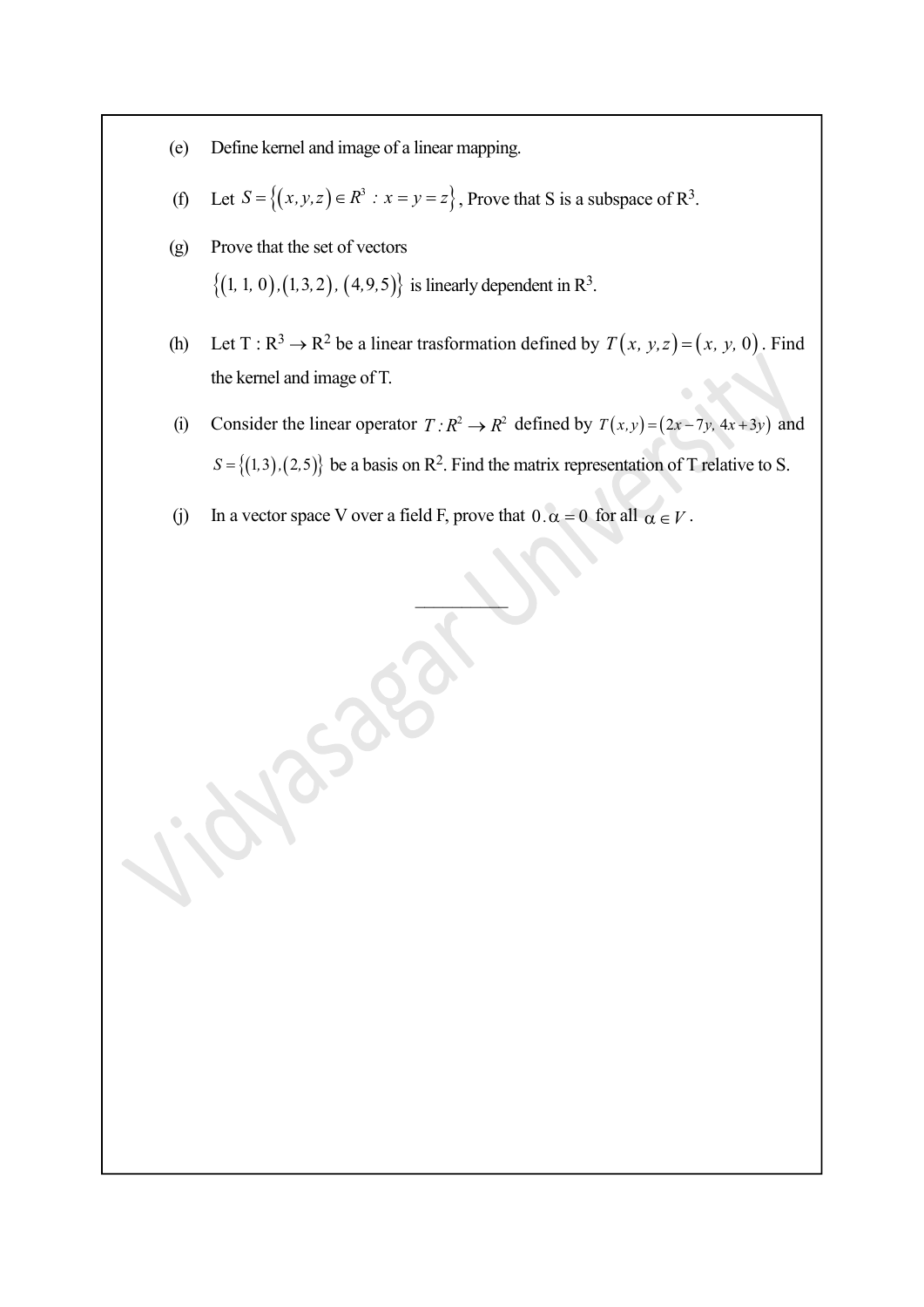#### OR

# [ VECTOR CALCULUS & ANALYTICAL GEOMETRY ]

#### Group-A

Answer any *four* questions :  $12 \times 4 = 48$ 

1. (a) Prove that a vector function  $\vec{F}(t)$  has constant magn has constant magnitude if and only if OR<br>
VECTOR CALCULUS & ANALYTICAL GEOMETRY ]<br>
Group-A<br>
any *four* questions :<br>
1<br>
ove that a vector function  $\vec{F}(t)$  has constant magnitude if and<br>  $(t) \cdot \frac{d\vec{F}(t)}{dt} = 0$ .<br>
ove that  $\vec{r} \cdot \frac{d\vec{r}}{dt} = |\vec{r}| \frac{d}{dt} |\vec{r$  $\vec{F}(t) \cdot \frac{dF(t)}{dt} = 0$  $\vec{r}$  $\vec{F}(t) \cdot \frac{dF(t)}{dt} = 0$ .

- (b) Prove that  $\vec{r} \cdot \frac{d\vec{r}}{dt} = |\vec{r}| \frac{d}{dt} |\vec{r}|$ .
- (c) If  $\vec{F} = t^2 \hat{i} t \hat{j} + (2t+1)\hat{k}$  and  $\vec{G} = (2t-3)\hat{i} + \hat{j} t\hat{k}$ , then find  $\frac{d}{dt}(\vec{F} \times \frac{d\vec{G}}{dt})$  $\left(\vec{F},\vec{d\vec{G}}\right)$  $\left(\overline{F} \times \frac{dG}{dt}\right)$  at  $\Rightarrow d\vec{G}$ at  $t = 1$ . 6+3+3=12

2. (a) If 
$$
\varphi(x, y, z) = xyz
$$
 and  $\vec{F}(x, y, z) = xz^2\hat{i} - x^2y\hat{j} + yz\hat{k}$ , find  $\frac{\partial}{\partial x}(\varphi\vec{F})$  and  $\frac{\partial^2(\varphi)}{\partial x \partial z}$  at (0, 0, 1)

(b) If 
$$
\vec{F}(x, y, z) x^2 y \hat{i} + y \hat{j} + xyz \hat{k}
$$
 and  $x = z^2$ ,  $y = 3z$ , then find  $\frac{d\vec{F}}{dz}$ .

(c) A particle moves along a curve  $x = e^{-t}$ ,  $y = 2\cos 3t$ ,  $z = 2\sin 3t$ , where t is the time. Determine its velocity and acceleration at  $t = \pi$ .

 $4+4+4=12$ 

- 3. (a) If  $\vec{a}$  is a constant vector and  $\vec{r} = x\hat{i} + y\hat{j} + z\hat{k}$  then prove that curl  $(\vec{r} \times \vec{a}) = -2\vec{a}$ .
	- (b) Find the value of  $\nabla^2 (r^n \vec{r})$  where  $\vec{r} = x\hat{i} + y\hat{j} + z\hat{k}$  of  $r = |\vec{r}|$ .
	- (c) If  $\vec{\nabla}\varphi = (y^2 2xyz^3)\hat{i} + (3 + 2xy x^2z^3)\hat{j} + (6z^3 3x^2yz^2)\hat{k}$ , t  $+ (6z^3 - 3x^2yz^2)\hat{k}$ , then find  $\varphi$ .

4. (a) P be an only point on an ellipse whose two fociii are s and  $s'$ . If  $TPT'$  is tangent at P then prove that  $|TPS' = |T'PS|$ .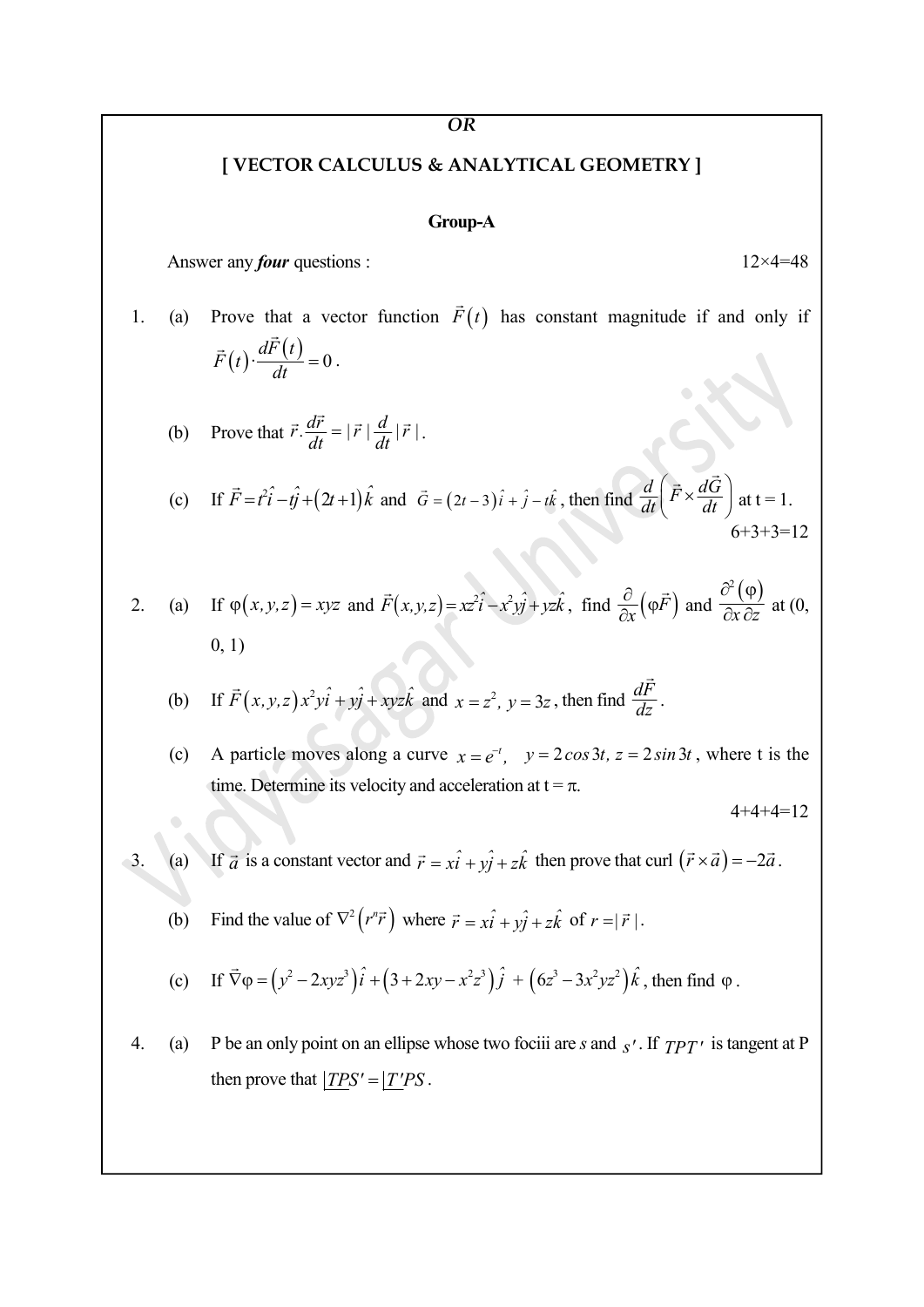- (b) Reduce the equation  $7x^2 6xy y^2 + 4x 4y 2 = 0$  to its cononical form and find the nature of the conic.
- 5. (a) Find the values of C for which the plane  $x + y + z = e$  touches the sphere  $x^{2} + y^{2} + z^{2} - 2x - 2y - 2z - 6 = 0$ .
	- (b) Find the equation of the cylinder whose guiding curve is the circle through the points  $(1,0,0)$ ,  $(0,1,0)$  and  $(0,0,1)$
	- (c) If the equation  $ax^2 + by^2 + cz^2 4ax + 3by 6cz + 5 = 0$  represents a sphere for suitable values of  $a$ ,  $b$ ,  $c$ ; find its centre.

6. (a) Find the equation of the right circular cylinder which passes through  $(3, -1, 1)$ and has the axis  $\frac{x-1}{2} = \frac{y+3}{-1} = z-2$  $\frac{-1}{2} = \frac{y+3}{-1} = z-2$ .

(b) Find the equation of the sphere having its centre on line  $5y + 2z = 0 = 2x - 3y$ and passing through the points  $(0, -2, -4)$  and  $(2, -1, 1)$ .

7. (a) Sketch the graph of 
$$
9x^2 + 16y^2 = 144
$$
.

(b) Correct or justify the statement :  $x^2 + xy - 2y^2 + 3y - 1 = 0$  represents an ellipse.

(c) Find the centre and the radius of the circle given by  $x^2 + y^2 + z^2 - 2y - 4z - 11 = 0$ ,  $x + 2y + 2z = 15$  6+4+2=12

8. (a) Prove by vector method that if two medians of a triangle be equal then the triangle is isosceles.

(b) If 
$$
\vec{r} = (x \cos y)\vec{i} + (x \sin y)\vec{j} + (2e^{my})\hat{k}
$$
 find  $\begin{bmatrix} \frac{\partial \vec{r}}{\partial x} & \frac{\partial \vec{r}}{\partial y} & \frac{\partial^2 \vec{r}}{\partial x \partial y} \end{bmatrix}$ 

(c) Find curl grad  $\phi$ , for any scalar function  $\phi$ .